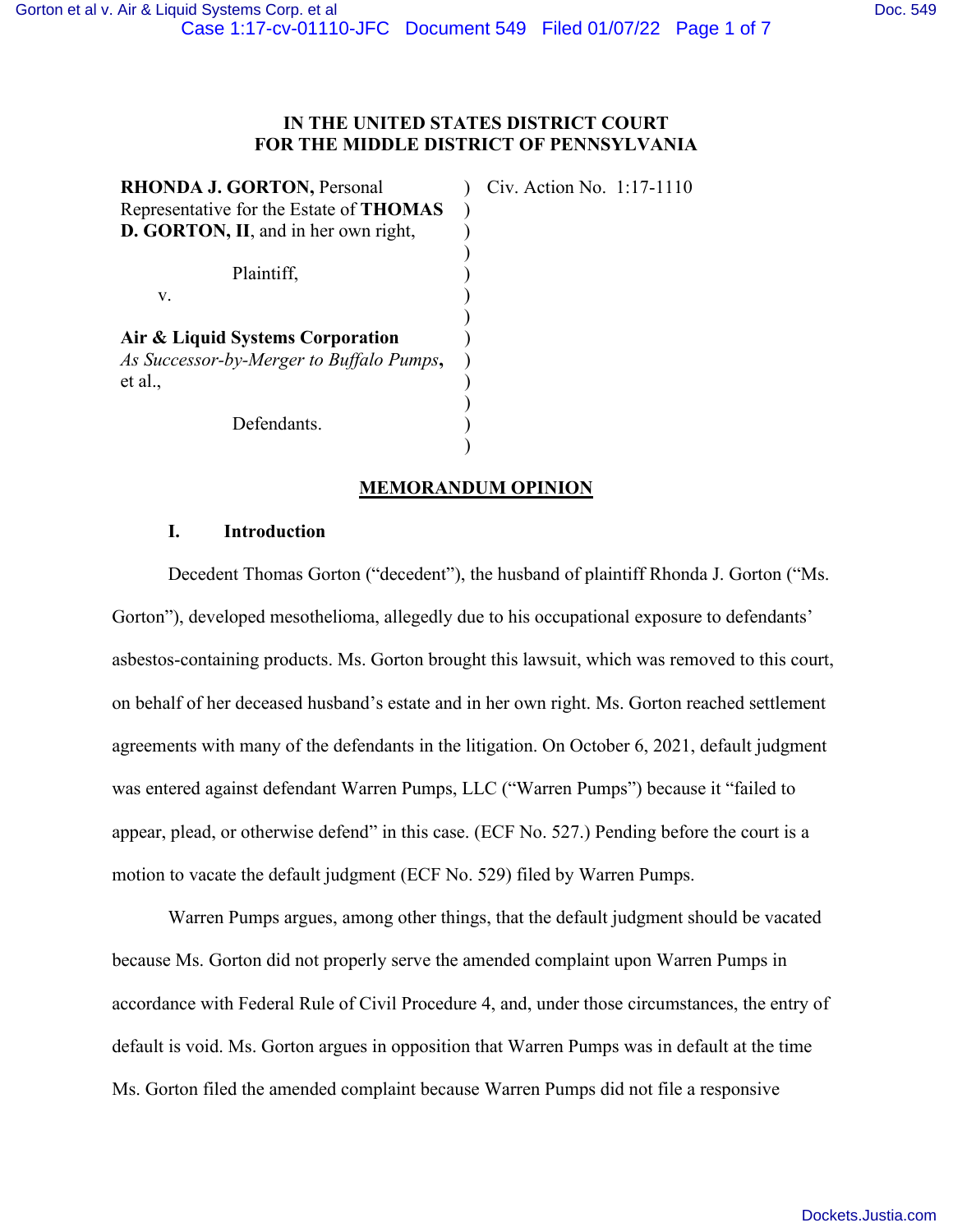#### Case 1:17-cv-01110-JFC Document 549 Filed 01/07/22 Page 2 of 7

pleading to the original complaint, and, therefore, service of the amended complaints was not required, pursuant to Federal Rule of Civil Procedure 5(a)(2).

Here, the record before this court shows that: (1) Ms. Gorton for the first time in the amended complaint set forth a a wrongful death claim against defendants, including Warren Pumps; and (2) Ms. Gorton did not properly serve Warren Pumps with either the amended complaint or second amended complaint. Under those circumstances, Federal Rule of Civil Procedure 5(a)(2) required Ms. Gorton to effectuate proper service of the amended complaint upon Warren Pumps (even if Warren Pumps was in default for failing to respond to the original complaint).<sup>[1](#page-1-0)</sup> Based upon the foregoing, and as set forth fully in this opinion, the default judgment entered against Warren Pumps is void and will be vacated. Warren Pumps' motion to vacate the default judgment will be granted.

## **II. Procedural History Relevant to the Motion to Vacate Default Judgment**

On June 23, 2017, this diversity action was removed from the Dauphin County Court of Common Pleas to the United States District Court for the Middle District of Pennsylvania. (ECF No. 1.) Mr. Gorton and Ms. Gorton were the plaintiffs and named at least sixty-five defendants in the complaint, including Warren Pumps. (Id. at 1-4.) The following six counts were asserted in the complaint: (1) count I: products liability; (2) count II: breach of implied warranty; (3) count III: negligence; (4) count IV: intentional conduct—fraudulent concealment; (5) count V: premises liability (*against only certain defendants*); and (6) count VI: loss of consortium. (Id.) In the complaint, it was alleged that the defendants caused Mr. Gorton to contract mesothelioma

<span id="page-1-0"></span> $1 \text{ Ms. Gorton was required to serve Warren Pumps with the amended complaint because it}$ set forth a new claim that was not set forth in the original complaint, i.e., a claim for wrongful death. Fed. R. Civ. P. 5(a)(2). Under those circumstances, the court need not analyze whether Ms. Gorton's service of the original complaint was proper or whether Warren Pumps was in default at the time Ms. Gorton filed the amended complaint. See discussion on page 6 infra.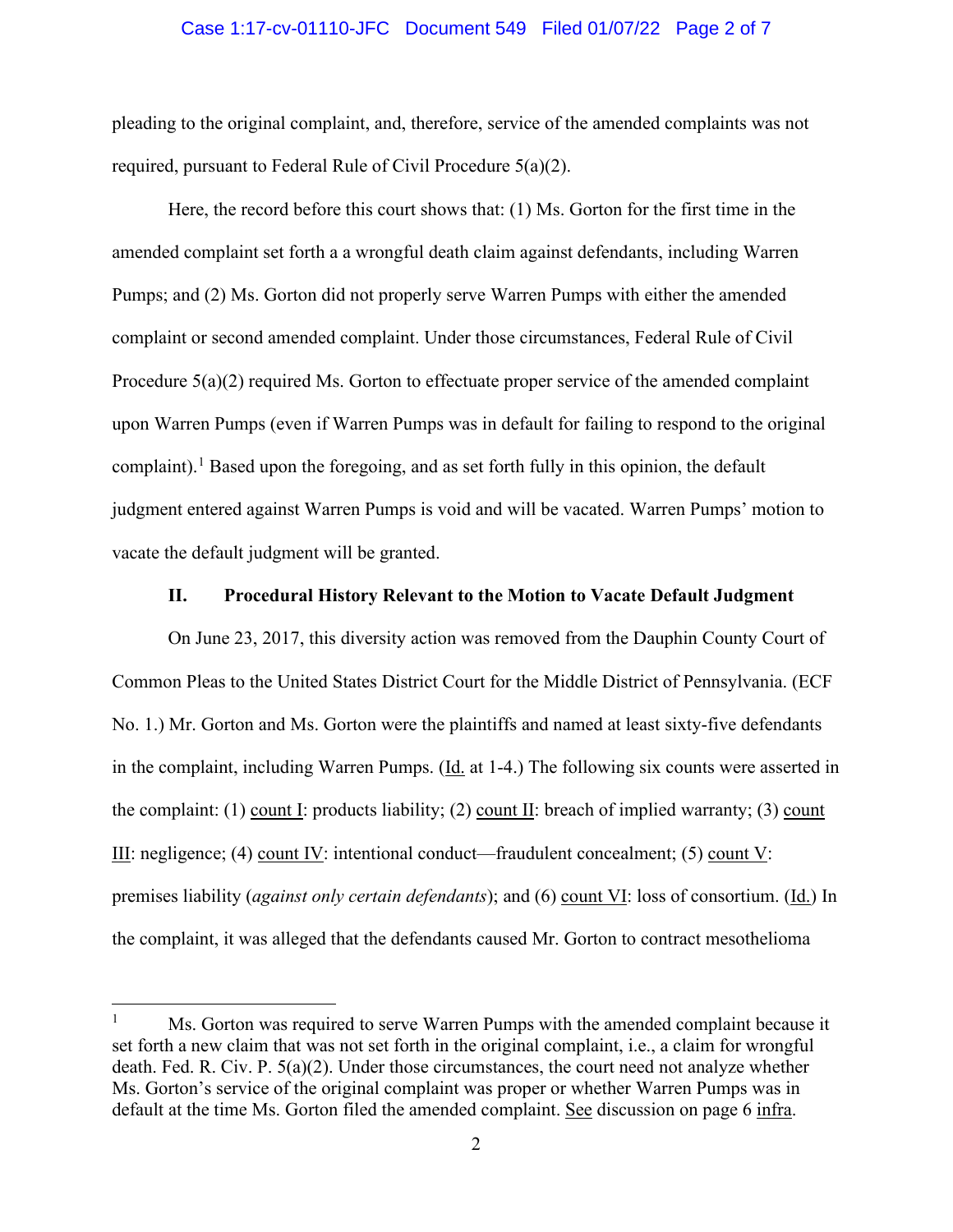## Case 1:17-cv-01110-JFC Document 549 Filed 01/07/22 Page 3 of 7

when he was exposed to asbestos while employed by the defendants. Warren Pumps did not respond to the complaint or otherwise have counsel enter an appearance on its behalf. Ms. Gorton and Warren Pumps dispute whether Ms. Gorton properly served Warren Pumps with the original complaint, and, thus, whether Warren Pumps was in default for failing to respond to the original complaint.

Certain defendants engaged in motions practice with respect to the original complaint, and the court permitted the plaintiffs to file an amended complaint. On or about March 6, 2018, Mr. Gorton passed away. On July 9, 2018, Ms. Gorton filed an amended complaint alleging for the first time that the negligent actions of the defendants, including Warren Pumps, caused Mr. Gorton's death, i.e., Ms. Gorton in the amended complaint for the first time set forth a claim of wrongful death against the defendants.<sup>[2](#page-2-0)</sup> There is no evidence before this court that Ms. Gorton caused the amended complaint to be served upon Warren Pumps.

Here, in count three of the *original* complaint, Ms. Gorton and Mr. Gorton alleged that defendants—including Warren Pumps—were negligent and caused Mr. Gorton to contract mesothelioma. The amended complaint, which was filed after Mr. Gorton passed away, contains

<span id="page-2-0"></span><sup>&</sup>lt;sup>2</sup> One court has explained:

<sup>&</sup>quot;In order to recover in an action for wrongful death, the plaintiff must prove that the death was caused by violence or negligence of the defendant. See 42 Pa.C.S. § 8301(a). Therefore, liability for wrongful death requires a determination that a defendant's negligence caused the death.....

Ruehl v. S.N.M. Enterprises, Inc., No. 1:15-CV-168, 2017 WL 1682569, at \*5 (M.D. Pa. Jan. 12, 2017), report and recommendation adopted, No. 1:15-CV-168, 2017 WL 1541814 (M.D. Pa. Apr. 28, 2017). It is recognized in the asbestos context that when the plaintiff dies from his or her mesothelioma injuries after the commencement of an action, a wrongful death claim based upon the death is a "new claim" separate and distinct from claims asserted as survival actions. See e.g., I. Horst et al. v. Union Carbide Corp., et al., No. 15CV1903, 2017 WL 11657237, at \*5 (Pa. Com. Pl. June 30, 2017) (recognizing in the asbestos context that a claim for wrongful death that accrues when a plaintiff dies from his or her mesothelioma injuries after the commencement of the action is a "new claim"); see also Kaczorowski v. Kalkosinski, 184 A. 663, 664 (Pa. 1936) (recognizing that a claim for wrongful death is independent of claims asserted on the decedent's behalf); Pisano v. Extendicare Homes, Inc., 77 A.3d 651, 663 (Pa. Super. Ct. 2013) (same).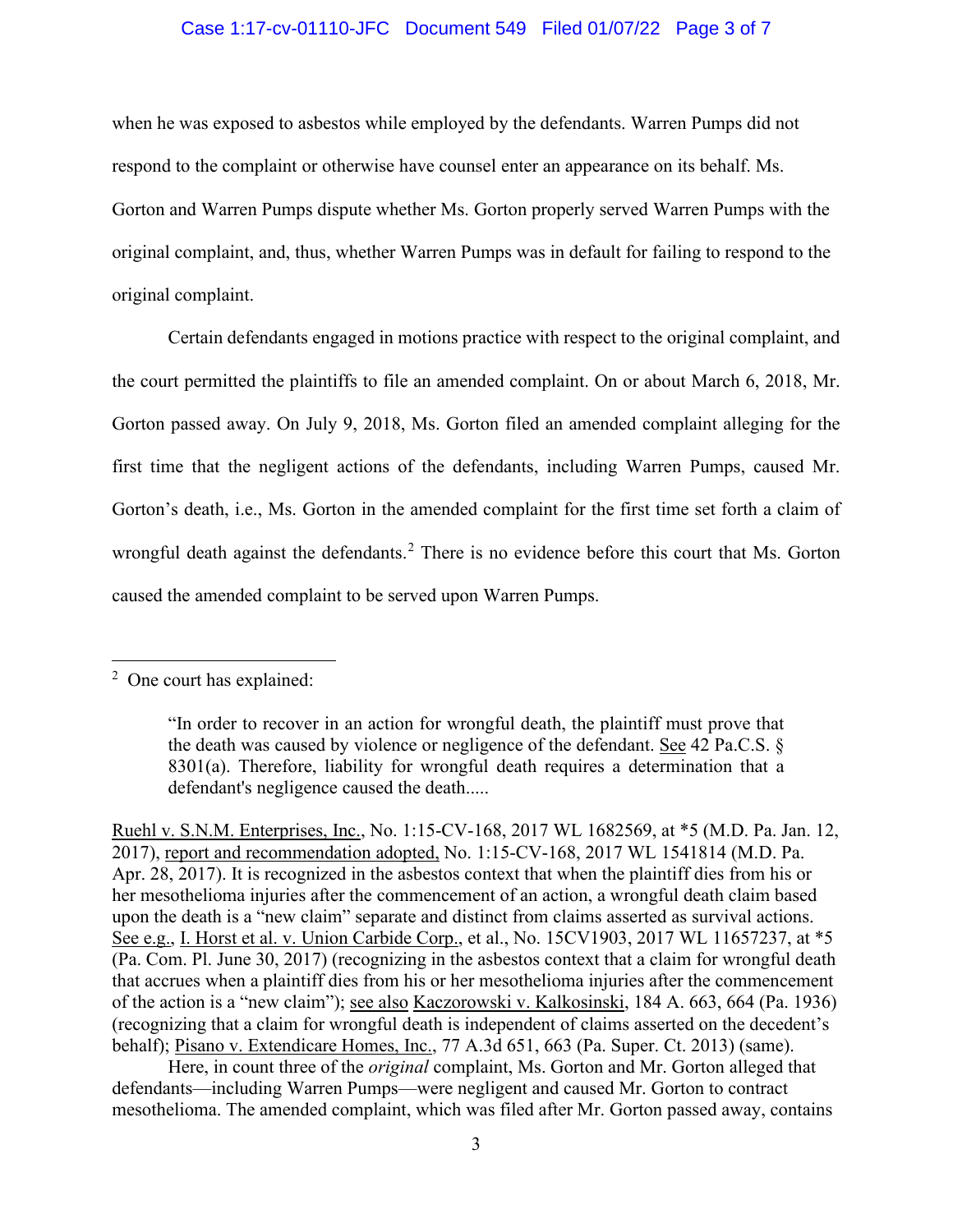## Case 1:17-cv-01110-JFC Document 549 Filed 01/07/22 Page 4 of 7

After motions practice by certain defendants with respect to the first amended complaint and the court's resolution of a motion for leave to file a second amended complaint, Ms. Gorton filed a second amended complaint. (ECF No. 422.) The second amended complaint included amendments with respect to defendants in this case other than Warren Pumps and not relevant to the motion currently pending before this court. There is no evidence of record that Ms. Gorton caused the second amended complaint to be served upon Warren Pumps.

On October 6, 2021, Ms. Gorton filed a motion for entry of default judgment. (ECF No. 526.) On the same day, the Clerk of Court entered default judgment in favor of Ms. Gorton and against Warren Pumps because Warren Pumps "failed to appear, plead, or otherwise defend" in this case. (ECF No. 527.) On October 8, 2021, counsel for Warren Pumps first entered an appearance on behalf of Warren Pumps. (ECF No. 528.) On the same day, Warren Pumps filed the pending motion to vacate entry of default. (ECF No. 529.) On November 1, 2021, Ms. Gorton filed a response in opposition to the motion. (ECF No. 540.) On November 10, 2021, Warren Pumps, with leave of court, filed a reply brief in support of the motion. (ECF No. 547.) The motion to vacate entry of default having been fully briefed is now ripe for disposition by the court.

#### **III. Discussion**

#### **A. Applicable Law**

The issue before the court is whether the default judgement entered against Warren Pumps for failing to respond in this case should be vacated. One court has explained:

Rule 55(c) of the Federal Rules of Civil Procedure provides that "[f]or good cause shown the court may set aside an entry of default and, if a judgment by default has

survival claims, which are the same claims asserted by Mr. Gorton in the original complaint, Ms. Gorton's claims set forth in the original complaint, *and* a new wrongful death claim asserted by Ms. Gorton based upon her husband's death. Based upon the foregoing, the court concludes that the amended complaint contained a *new claim*.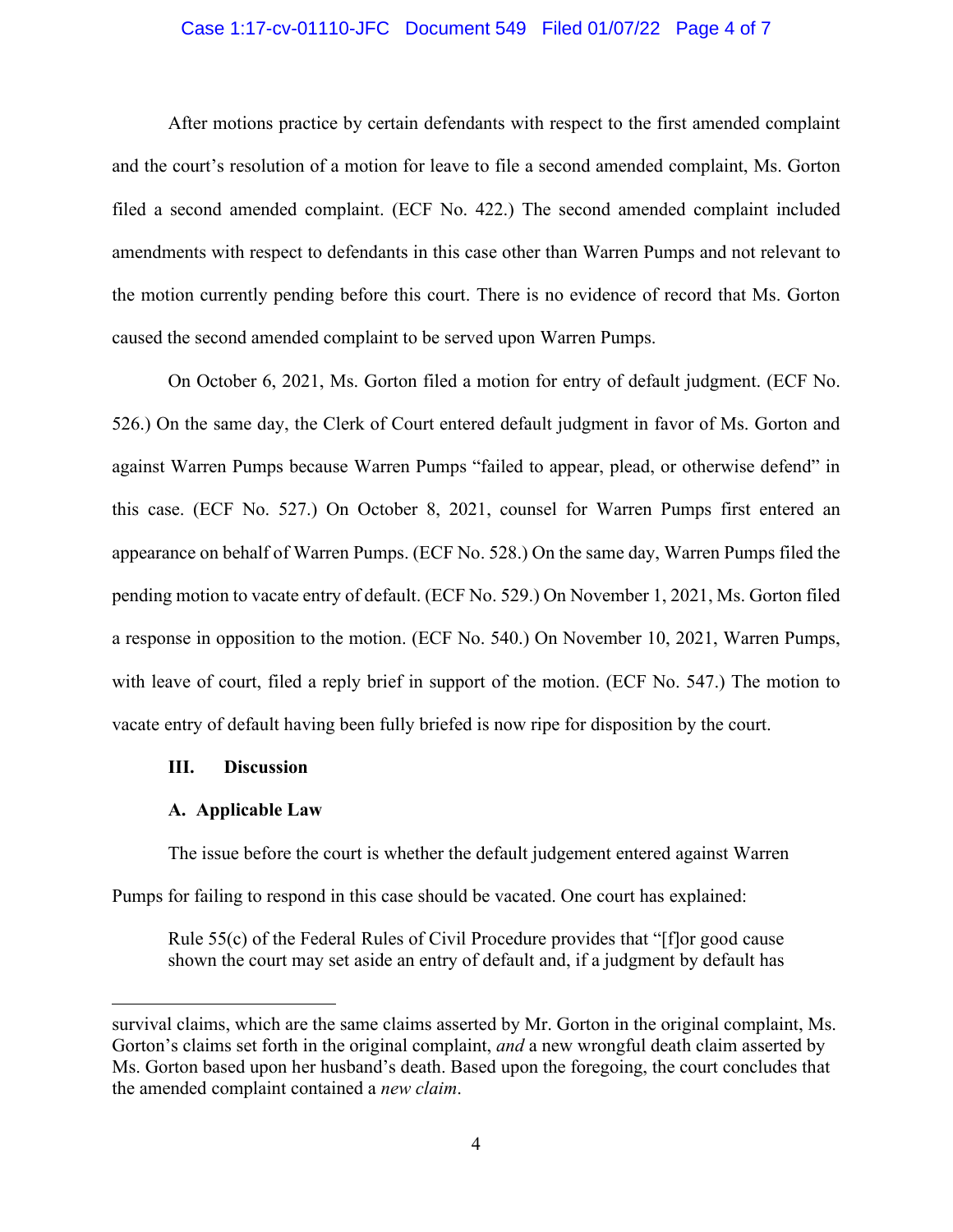been entered, may likewise set it aside in accordance with Rule 60(b)." Pursuant to Fed.R.Civ.P. 60(b)(4), "[o]n motion and upon such terms as are just, the court may relieve a party ... from a final judgment" if "the judgment is void." A default judgment rendered by a court which lacked personal jurisdiction over the defendant is void. Pennoyer v. Neff*,* 95 U.S. 714, 725–727 (1877). A defendant may challenge the personal jurisdiction of the rendering court by attacking the validity of the service of process. Stranahan Gear Co. v. NL Indus. Inc.*,* 800 F.2d 53, 56–57 (3d Cir.1986). "Service of process refers to a formal delivery of documents that is legally sufficient to charge the defendants with notice of a pending action." Volkswagenwerk Aktiengesellschaft v. Schlunk*,* 486 U.S. 699, 701 (1988).

O'Donnell v. Shalayev, No. CIV.A.01-4721(JBS), 2004 WL 2958698, at \*3–4 (D.N.J. Dec. 22,

2004). With respect to service of process, another court has explained:

An elementary and fundamental requirement of due process in any proceeding which is to be accorded finality is notice reasonably calculated, under all circumstances, to apprise interested parties of the pendency of the action and afford them an opportunity to present their objections." Mullane v. Central Hanover Bank & Trust Co., 339 U.S. 306, 314 (1950); *see also* Marks Law Offices, LLC v. Mireskandari, 704 Fed. Appx. 171, 177 (3d Cir. 2017) (permitting service by an alternative method where the court was satisfied that the alternative method provided "notice reasonably calculated to apprise interested parties of the pendency of the action and thus satisfied the requirements of the Due Process Clause") (internal quotations and citations omitted).

Federal Rule of Civil Procedure 4(e)(1) permits an individual to be served by "following state law for serving summons in an action brought in courts of general jurisdiction in the state where the district court is located or where service is made." Fed R. Civ. P. 4(e)(1). As this Court sits in Middle District of Pennsylvania, the Pennsylvania Rules of Civil Procedure apply. Pennsylvania Rule of Civil Procedure 404 authorizes, in relevant part, service of original process on an individual outside Pennsylvania "(1) by a competent adult in the manner provided by Rule 402(a); (2) by mail in the manner provided by Rule 403; [or]  $(3)$ in the manner provided by the law of the jurisdiction in which the service is made for service in an action in any of its courts of general jurisdiction[.]" Pa. R. Civ. P.  $404(1)-(3)$ .

Betances v. AT&T, No. 3:20-CV-2239, 2021 WL 4256293, at \*2 (M.D. Pa. Sept. 17, 2021).

# **B. Analysis**

Warren Pumps argues that the default judgment entered against it must be vacated as void

because Ms. Gorton did not properly serve the amended complaint upon Warren Pumps. Like in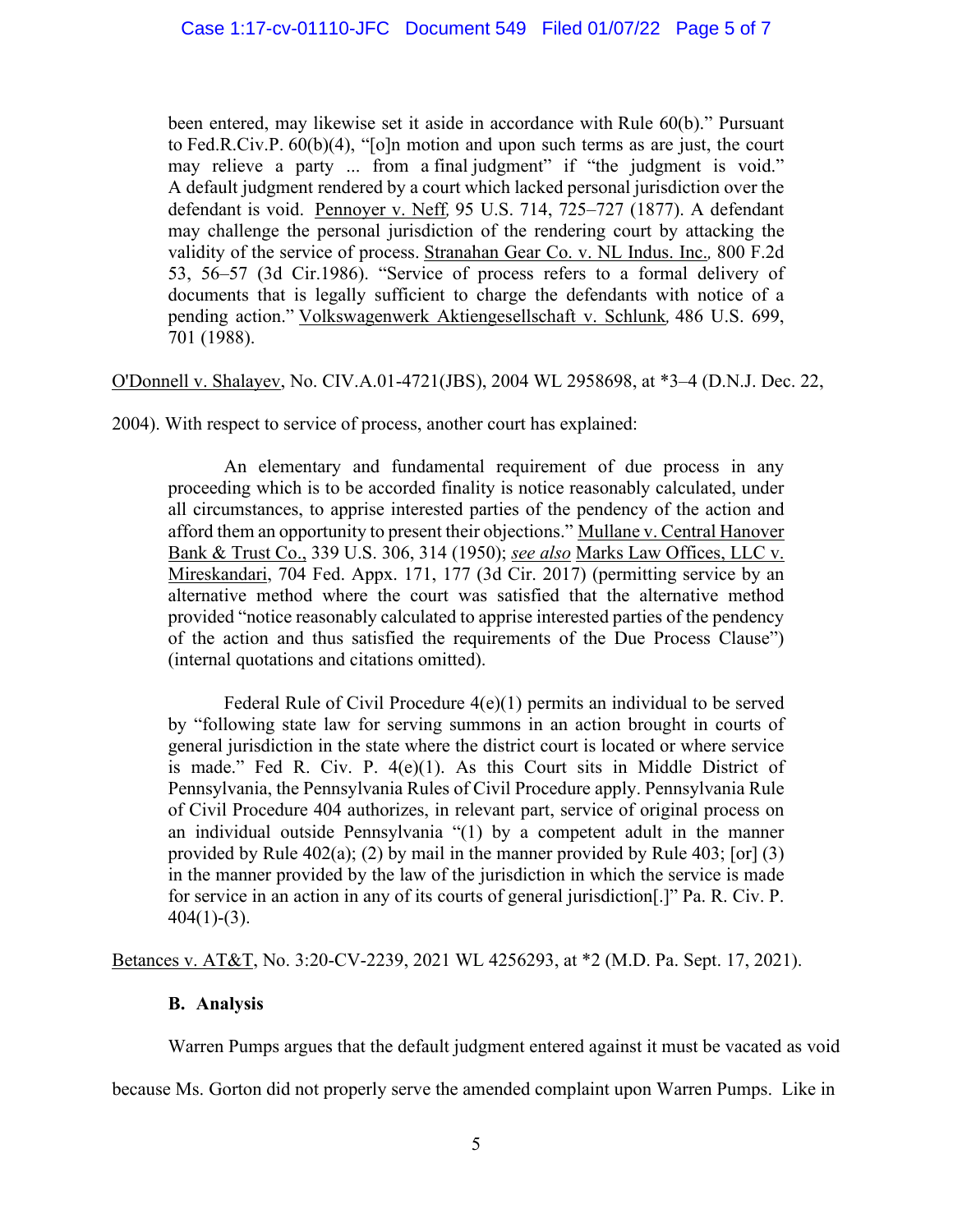## Case 1:17-cv-01110-JFC Document 549 Filed 01/07/22 Page 6 of 7

Betances, this court must apply the Pennsylvania-state service rules in this case because this court sits in Pennsylvania. There is no evidence of record that Ms. Gorton served Warren Pumps with the amended complaint in compliance with the federal rules or Pennsylvania Rule of Civil Procedure 404. Ms. Gorton argues, however, that she was not required to serve the amended complaint upon Warren Pumps because Warren Pumps was in default for failing to respond to the original complaint. Even if the court assumes that (1) Ms. Gorton properly served the original complaint upon Warren Pumps, and (2) Warren Pumps was in default for failing to respond to the original complaint, Ms. Gorton was required under Federal Rule of Civil Procedure 5(a)(2) to serve the amended complaint upon Warren Pumps because Ms. Gorton set forth a new claim for wrongful death against Warren Pumps in that pleading. Rule 5(a)(2) provides: "**No service is required on a party who is in default for failing to appear. But a pleading that asserts a new claim for relief against such a party must be served on that party under Rule 4.**" Fed. R. Civ. P. 5(a)(2) (emphasis added). Ms. Gorton set forth a new claim for wrongful death in the amended complaint and did not properly serve the pleading upon Warren Pumps. See Taylor Farms Cal., Inc. v. Reg'l Source Produce, Inc., No. C 07-05068 JW, 2011 WL 6329914, at \*1 (N.D. Cal. Nov. 29, 2011).<sup>[3](#page-5-0)</sup> Under those circumstances, service was not proper, and the default

Taylor, 2011 WL 6329914, at \*1.

<span id="page-5-0"></span><sup>&</sup>lt;sup>3</sup> The court in Taylor succinctly explained:

Federal Rule of Civil Procedure 5 requires that a pleading filed after the original complaint "must be served on every party." Fed.R.Civ.P.  $5(a)(1)(B)$ . If a party is in default for failing to appear, no service is required on that party. See Fed.R.Civ.P. 5(2). However, "a pleading that asserts a new claim for relief against [a party in default] must be served on that party under Rule 4." Id. Thus, although Rule 5 does allow for service by first-class mail, service of a complaint which states a new claim against a party in default must be made under Rule 4, and not Rule 5. See Emp. Painters' Trust v. Ethan Enters., Inc., 480 F.3d 993, 999 (9th Cir.2007).